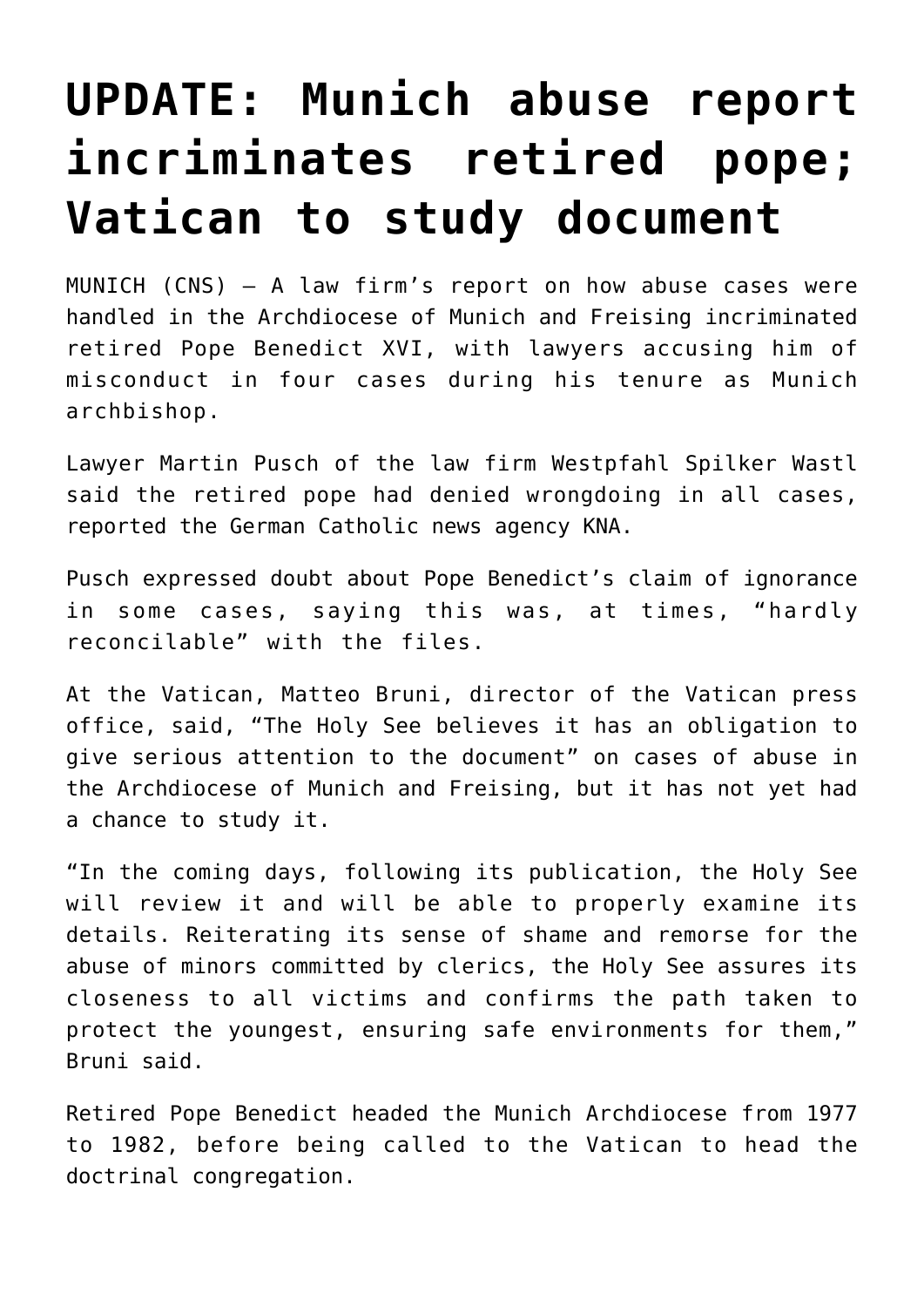From 2001, when St. John Paul II charged the Congregation for the Doctrine of the Faith — headed by then-Cardinal Joseph Ratzinger — with the authority to take over cases from local bishops for investigation, Pope Benedict was aware of many examples of abuse. It was his office in 2003 that expedited the process for laicizing priests guilty of sexually abusing minors.

After his election in 2005, Pope Benedict worked to address lingering concerns.

Although he mostly stayed out of public view in retirement, in April 2019 the former pope published what he described as "notes" on the abuse crisis, tracing the roots of the scandal to a loss of a firm faith and moral certainty that began in the 1960s. The Church's response, he insisted, must focus on a recovery of a sense of faith and of right and wrong.

The Munich investigation followed two years of research and covers the period from 1945 to 2019, centering on who knew what about sexual abuse and when, and what action they took, if any, KNA reported. The report identified 497 victims and 235 abusers, but the lawyers who conducted the study say they're convinced the real numbers are much higher.

Four volumes with almost 1,900 pages comprise the "litany of horror" that lawyers presented. They spoke of the "total failure" of a system, at least until 2010.

Pope Benedict's statements on the case of the repeat offender Peter H., who came to Munich from Essen in 1980, were described by lawyer Ulrich Wastl as "not very credible."

In a written statement, 94-year-old former pope had said he did not take part in a decisive meeting on the case when he was the archbishop of Munich. At the news conference where the legal report was presented, Wastl read out the minutes of that meeting. In it, then-Archbishop Ratzinger is mentioned in several places as a rapporteur on other topics.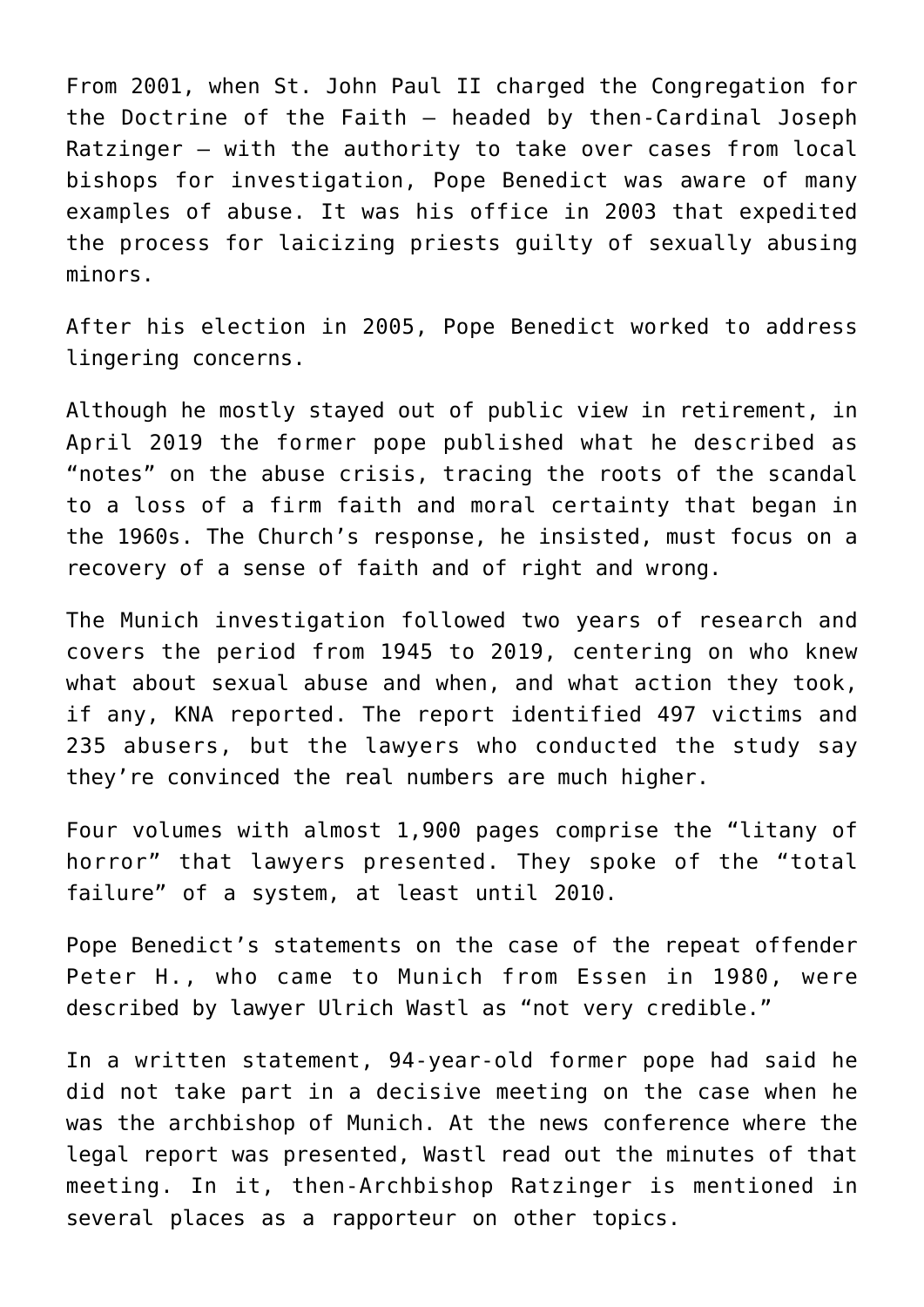The lawyers also identified misconduct by the former pope in three other cases, which he denies. These involve the transfer of clerics who had committed criminal offenses and were allowed to continue pastoral care elsewhere. The retired pope wrote that he had "no knowledge" of their deeds.

Wastl repeatedly urged people to read Pope Benedict's 82-page statement for themselves. It provided "authentic insight" into how a top representative of the Catholic Church thinks about sexual abuse, the lawyer said.

It remains to be seen whether the report will have any legal consequences. The Munich state prosecutor's office is investigating 42 cases in which the lawyers found misconduct on the part of senior Church officials.

The lawyers refrained from making recommendations to their client, the archdiocese that commissioned the report. Cardinal Reinhard Marx, whom they mainly accuse of having delegated the handling of abuse cases, said he did not want to provide detailed comment for another week.

However, later in the day, he issued a statement, which began: "My first thought today is for those affected by sexual abuse, who have experienced harm and suffering at the hands of Church representatives, priests and other employees in the space of the Church, on an appalling scale. I am shocked and ashamed."

In early summer 2021, Cardinal Marx — the current archbishop of Munich — tried to resign from office to take responsibility for abuses — explicitly also for possible mistakes of his predecessors. Pope Francis rejected his request.

In his Jan. 20 statement, Cardinal Marx reiterated that "as archbishop of Munich and Freising, I feel jointly responsible for the institution of the Church in recent decades. As the acting archbishop, I therefore apologize on behalf of the archdiocese for the suffering inflicted on people in the space of the Church over the past decades."